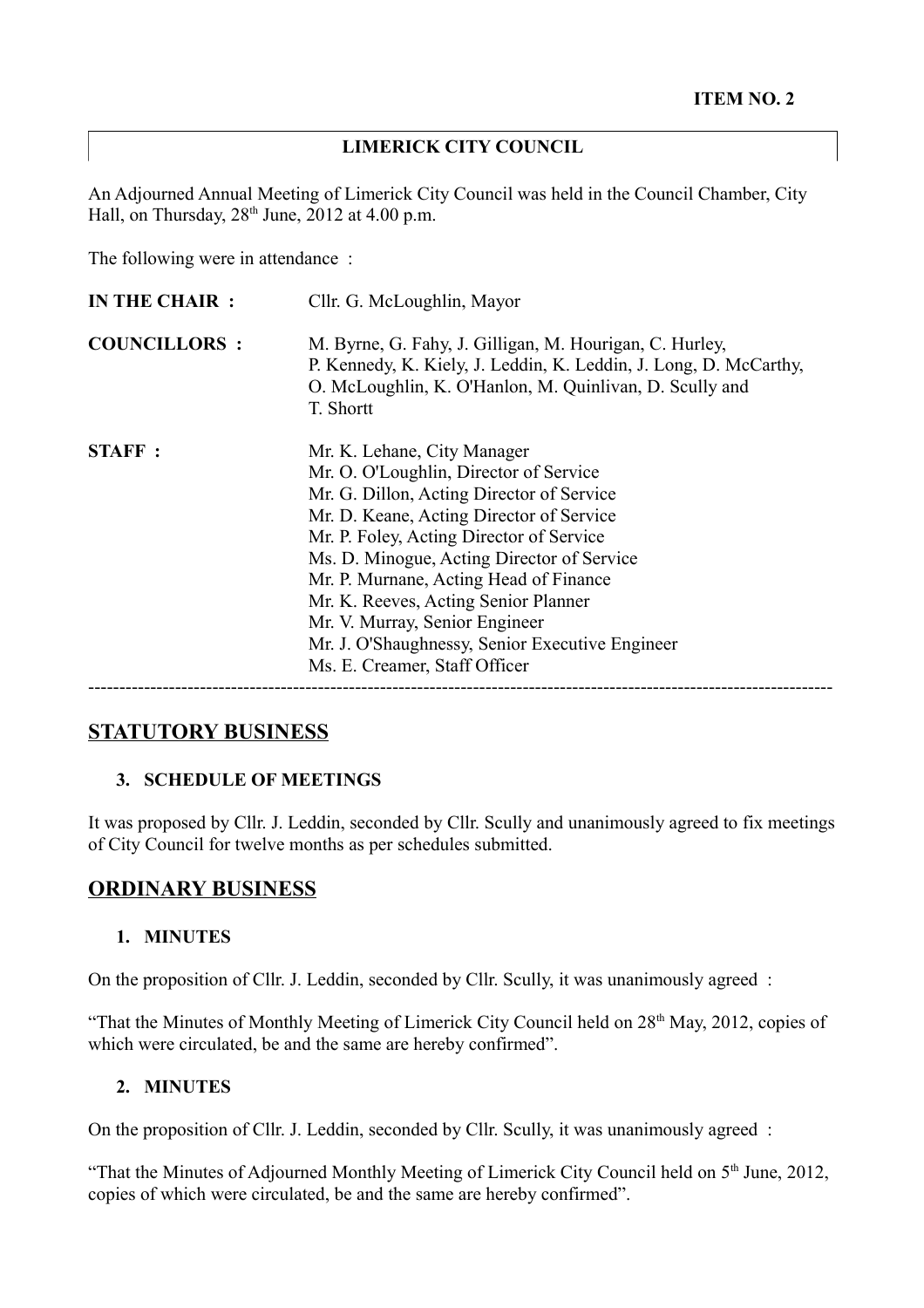## **3. MINUTES**

On the proposition of Cllr. J. Leddin, seconded by Cllr. Scully, it was unanimously agreed :

"That the Minutes of Special Meeting of Limerick City Council held on  $28<sup>th</sup>$  May, 2012, copies of which were circulated, be and the same are hereby confirmed".

Cllr. K. Leddin stated that at the Meeting she pointed out that she was in school with the late Bobby Byrnes's wife, Helen, and not Bobby, as stated in the Minutes and she asked that they be amended accordingly.

## **4. MINUTES**

On the proposition of Cllr. J. Leddin, seconded by Cllr. Scully, it was unanimously agreed :

"That the Minutes of Special Meeting of Limerick City Council held on 13<sup>th</sup> June, 2012, copies of which were circulated, be and the same are hereby confirmed".

Cllr. Byrne pointed out that she attended this meeting, however, was not recorded in the minutes as attending and she asked that the minutes be amended accordingly.

## **5. CHAIRMAN'S REPORT, TRANSPORTATION AND INFRASTRUCTURE STRATEGIC POLICY COMMITTEE MEETING HELD ON 11TH JUNE, 2012.**

The Chairman's Report, Transportation and Infrastructure Strategic Policy Committee Meeting held on 11<sup>th</sup> June, 2012, was noted.

Cllr. Fahy welcomed the Water Mains Rehabilitation Projects Works and stressed the importance that all communities are made aware of and understand the project as it will cause a lot of disruption. This project will further enhance and improve quality and water pressure and give better water services to the communities. He also welcomed the completion of the works in John's Square.

In reply to Cllr. Kiely, Acting Director of Service (Transportation and Infrastructure) stated that full funding has been committed for the new link road from Coonagh to Knockalisheen and will be given on an annual basis. He referred to Cllr. Kiely's enquiry regarding payment to landowners that are entitled to compensation as a result of this new link road and was informed by the Acting Director that lands will be valuated and compensation awarded as soon as possible.

Cllr. Hurley stated that he would be totally opposed to Cllr. Gilligan's proposal to make Athlunkard Bridge one way from Limerick to Clare.

Cllr. Quinlivan thanked the City Council for carrying out work on the roads in Moyross and urged continuance of same. He said the traffic problems in Corbally are causing major disruption adding that this is due to Limerick city not getting it's boundary extension.

Cllr. McCarthy agreed with Cllr. Quinlivan adding that there are 14,000 cars coming in from Corbally each day and he accepted the Acting Director of Services's report on the matter.

The Acting Director of Service informed members that work in John Square is now completed and will be opened tomorrow to traffic. He said the finished product is very satisfactory.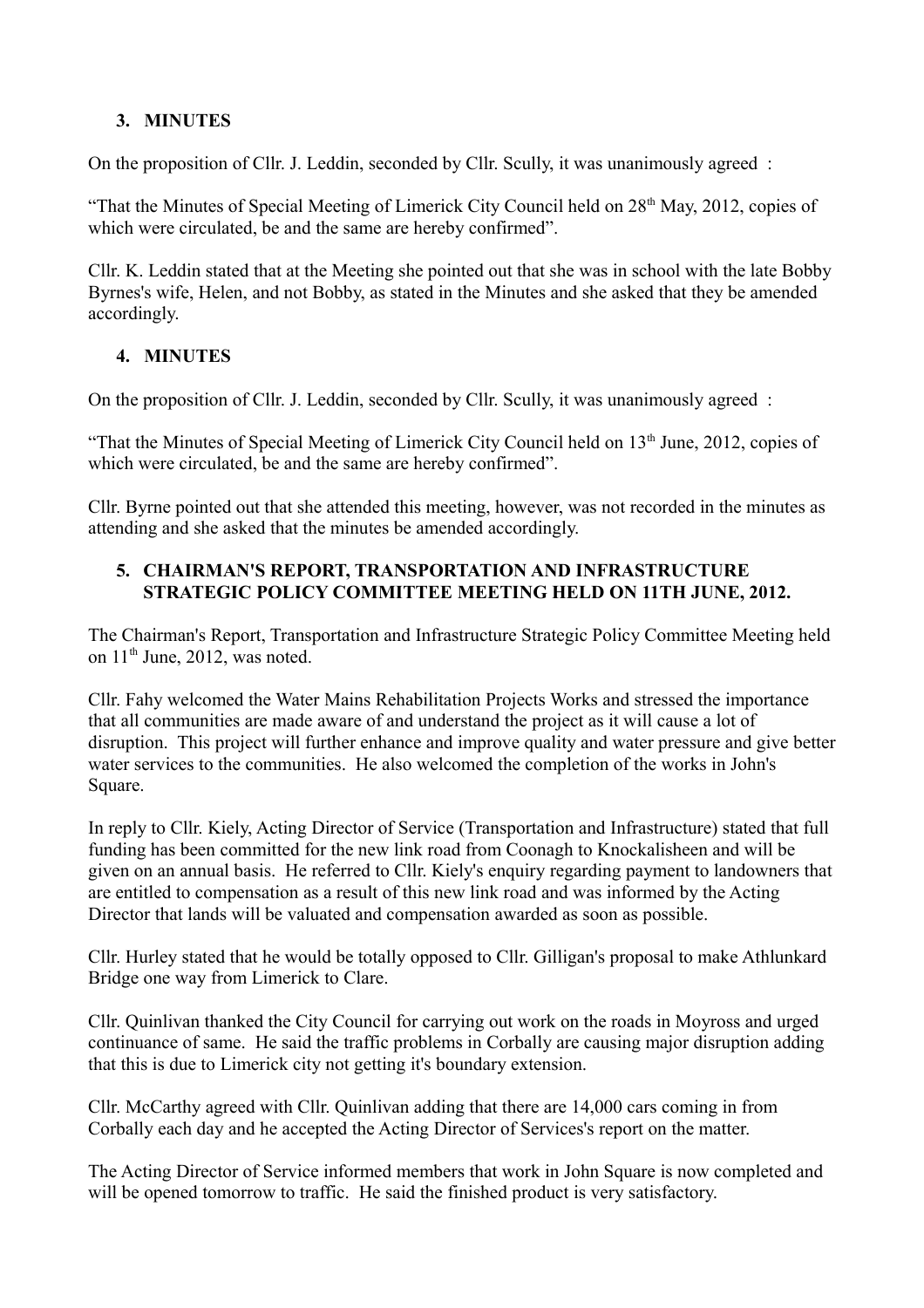Cllr. Shortt welcomed the completion of the works adding that he appreciated traders were inconvenienced while the works were taking place, however, the completed works will be a bonus to the area and to the city.

Cllr. Shortt drew attention to Athlunkard Bridge which is dangerous for cyclists. This is a very busy bridge and, in his opinion, there should be no overtaking of cyclists on this bridge and a sign should be erected to this effect. There is very little provision for cyclists in the city and suggested that a forum be set up to listen to cyclists suggestions and problems they experience while cycling throughout the city. He congratulated all involved in Bike Week and especially the Bike Parade.

His Worship the Mayor, Cllr. G. McLoughlin and Cllr. K. Leddin joined with Cllr. Shortt in congratulating all involved on the Bike Parade and Bike Week which involved a full week of activities.

The Acting Director of Service accepted Cllr. Shortt's view regarding Athlunkard Bridge and cyclists, however, pointed out that Smarter Travel is now in operation and he assured Cllr. Shortt that cyclists will be well catered for in same and agreed to enter into discussions with cyclists. He added that  $\epsilon$ 9m has been allocated for this project.

In reply to Cllr. Shortt, the Acting Director stated that the City Council is presently in the process of procuring signage for the Nicholas Street area.

## **IT WAS PROPOSED BY CLLR. FAHY, SECONDED BY CLLR. SCULLY AND UNANIMOUSLY AGREED TO TAKE ITEM NO. 13 AT THIS STAGE**

### **13. PRESENTATION ON WATER MAINS REHABILITATION PROJECTS WORKS PACKAGE 1**

Mr. J. O'Shaughnessy, Senior Executive Engineer gave presentation on Water Mains Rehabilitation Projects Works Package 1.

The Acting Director of Service (Transportation and Infrastructure) informed Members that there will be localised disruption while this project is underway. However, all affected houses will be given advanced warning and flyers will be dropped off eight weeks before the work commences. Water will be turned off for eight to ten hours per day and as a result there may be a lot of complaints.

Cllr. J. Leddin thanked Mr. O'Shaughnessy for his detailed presentation. Limerick City Council has a very good reputation for the quality of the water. Frequent updates are given by the staff on the matter which highlights the amount of investment that has been put in to the quality of water and the treatment plants. Most of the water network is eighty to one hundred years old and this project is about water conservation and leakage. It will also improve the pressure of water and is a very worthwhile project. The success of this project is down to good communication with the public as there is a fear among the public regarding noise, disruption and parking and urged communication in advance of commencement. Members can talk to the public and allay their fears. He stressed the importance of the contractors and staff involved having valid ID. He said this is a very worthwhile project and he would wholly support it.

Cllr. O'Hanlon welcomed the presentation adding that the City Council's Water Department personnel do an excellent job in providing a clean and efficient service to the people of Limerick even during the freezing conditions.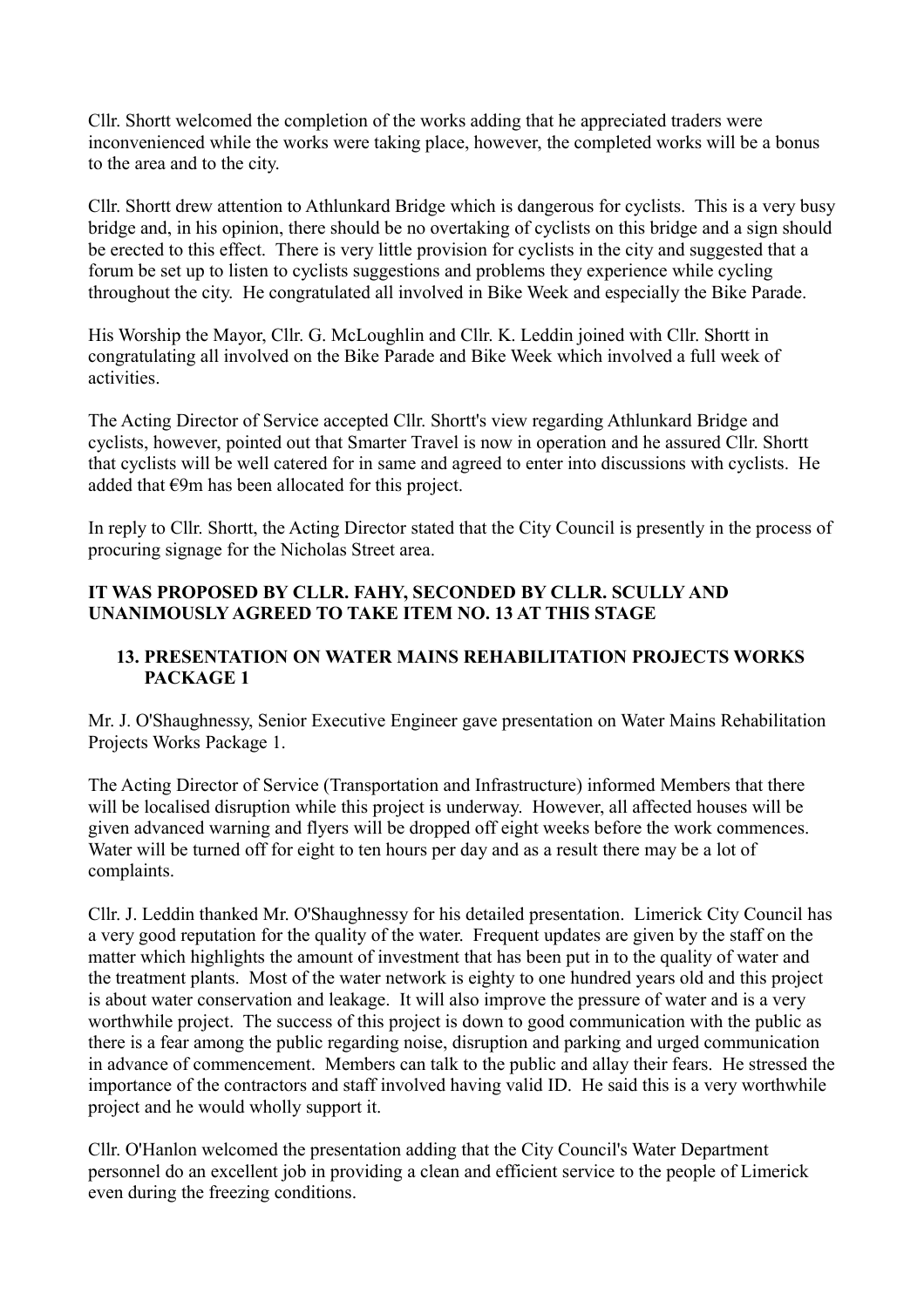Cllr. Hourigan referred to the  $\epsilon$ 7m allocated to this project and enquired if this is adequate for this project to be rolled out across the whole city.

Cllr. Scully complimented staff also on the excellent water service they provide and expressed concern that this level of service will deteriorate if a National Water Authority is set up. In his opinion, a state body could not match the existing level of service. He pointed out that local management and Councillors have an input into the setting up of this new body and they should make their views known.

The Acting Director of Service thanked Members for their good wishes adding that water is an essential service and he is very satisfied with all staff working in this area who meet the requirements and needs essentially. He pointed out that problems do crop up unexpectedly but assured members that staff do their utmost to resolve these as quickly and efficiently as possible. The setting up of a National Water Authority is a government initiative. He stated that the City and County Managers Association have regular meetings and they have raised similar queries to those which the members have raised here today. He stressed that water mains rehabilitation and conservation is an ongoing series. He added that an audit has been carried out and there is a target for each project. He assured Members that two leaflets will be going out to members of the public shortly.

### **6. CHAIRMAN'S REPORT AND RECOMMENDATIONS, ECONOMIC POLICY DEVELOPMENT AND FUTURE PLANNING STRATEGIC POLICY COMMITTEE MEETING HELD ON 18TH JUNE, 2012.**

The Chairman's Report, Economic Policy Development and Future Planning Strategic Policy Committee Meeting held on 18<sup>th</sup> June, 2012, was noted.

It was proposed by Cllr. Scully, seconded by Cllr. Hourigan and unanimously agreed to approve the following Recommendation from the Economic Policy Development and Future Planning Strategic Policy Committee Meeting held on  $18<sup>th</sup>$  June, 2012 :

"To approve the Review of the Development Contribution Scheme".

Members fully supported the report by Dr. Chris McInerney and the University of Limerick students on 'Reviewing Limerick 2012'.

Cllr. J. Leddin welcomed the review of the Development Contribution Scheme and wished to acknowledge the work done to date by the staff in the Planning and Development Department in preparing these schemes. The review of the Scheme is a reflection of the current economic situation. He welcomed the joint team meetings with Limerick County Council and the proposal to reduce charges. He pointed out that there are enough apartments in the core city centre and asked that houses be included in the new scheme. He welcomed prioritising the city centre, incorporating regeneration including the Opera Centre Site and decreasing contributions for commerical buildings. He said the branding and marketing of the city is very important and he paid tribute to the staff of the Communications Office for doing their best in promoting Limerick City on limited resources.

Cllr. Kennedy said that it is important to ensure that the new headquarters of the amalgamated authority is City Hall.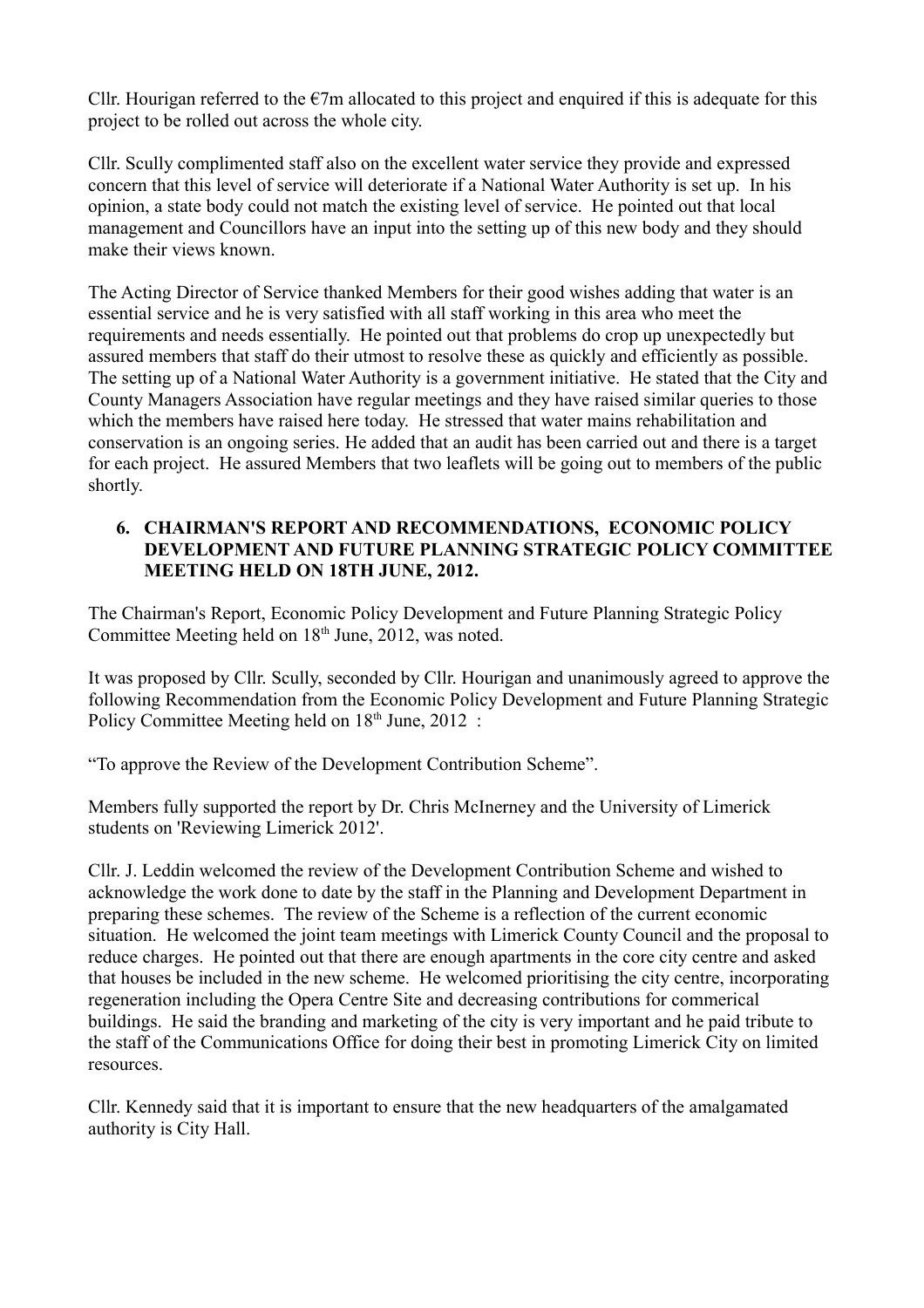Cllr. Gilligan stated that there are many wishes expressed in the presentations given to the Economic Policy Development and Future Planning SPC Meeting, however, a balanced approach needs to be taken. He thanked the students in the University of Limerick on 'Reviewing Limerick 2012'. He said the Opera Centre Site is the key area that needs to be addressed in the city.

Cllr. Shortt expressed concern that it is nine months since the last meeting of the Management Committee of the Market Trustees and added that meetings are necessary for the progression of the city. In his opinion, there should be a longer lead in period to Year of Culture for Limerick and proper planning on all initiatives is required which should involve consultation with the local people and businesses.

Cllr. O'Hanlon asked for an update on the Opera Centre Site. He expressed concern at the detrimental effect the shopping centres in the suburbs are having on the city centre and said parking charges is a very serious issue for the city. Streets are being redesigned with little or no on street parking adding that some people do not like using multi storey car parks.

### **STANDING ORDERS**

It was proposed by Cllr. Scully, seconded by Cllr. J. Leddin and unanimously agreed to suspend Standing Orders for twenty Minutes.

Cllr. Kiely suggested that Council Meetings should commence at 2.00 p.m. and finish before 5.30 p.m. as it is not fair to keep staff any later at these meetings.

His Worship the Mayor, Cllr. G. McLoughlin agreed with Cllr. Kiely and agreed to consider the matter.

The City Manager informed Members that the equalisation of rates is included in the terms of reference for the amalgamated City and County Council adding that staff both here and in the county have been trying to achieve a reduction over the last few years, however, to achieve a reduction by 2015 is a huge task but said it will be looked at and agreed to keep Members informed. He endorsed Members wish to have the headquarters of the amalgamated authority here in City Hall adding that this is the best located building in the country with views of the meeting of the waters and is right in the heart of the city.

## **7. CORRESPONDENCE**

Submitted list of tenders opened in respect of the following :

Limerick Southern Green Route Ballinacurra Creek to Punches Cross Quality Bus Corridor. Limerick Riverside Improvement Strategy City Quays Main Works Contractors with Specialists and PSCS.

Submitted letter from Willie O'Dea, T.D., acknowledging receipt of Limerick City Council's letter on the subject of the VEC Headquarters and stating that he would be happy to work with Members to maintain the Headquarters in Limerick city, if at all possible.

# **8. DISPOSAL OF PROPERTY**

It was proposed by Cllr. Kiely, seconded by Cllr. Byrne and unanimously agreed to approve Disposal of Property as follows in accordance with Notices already circulated under Section 183 of the Local Government Act, 2001 :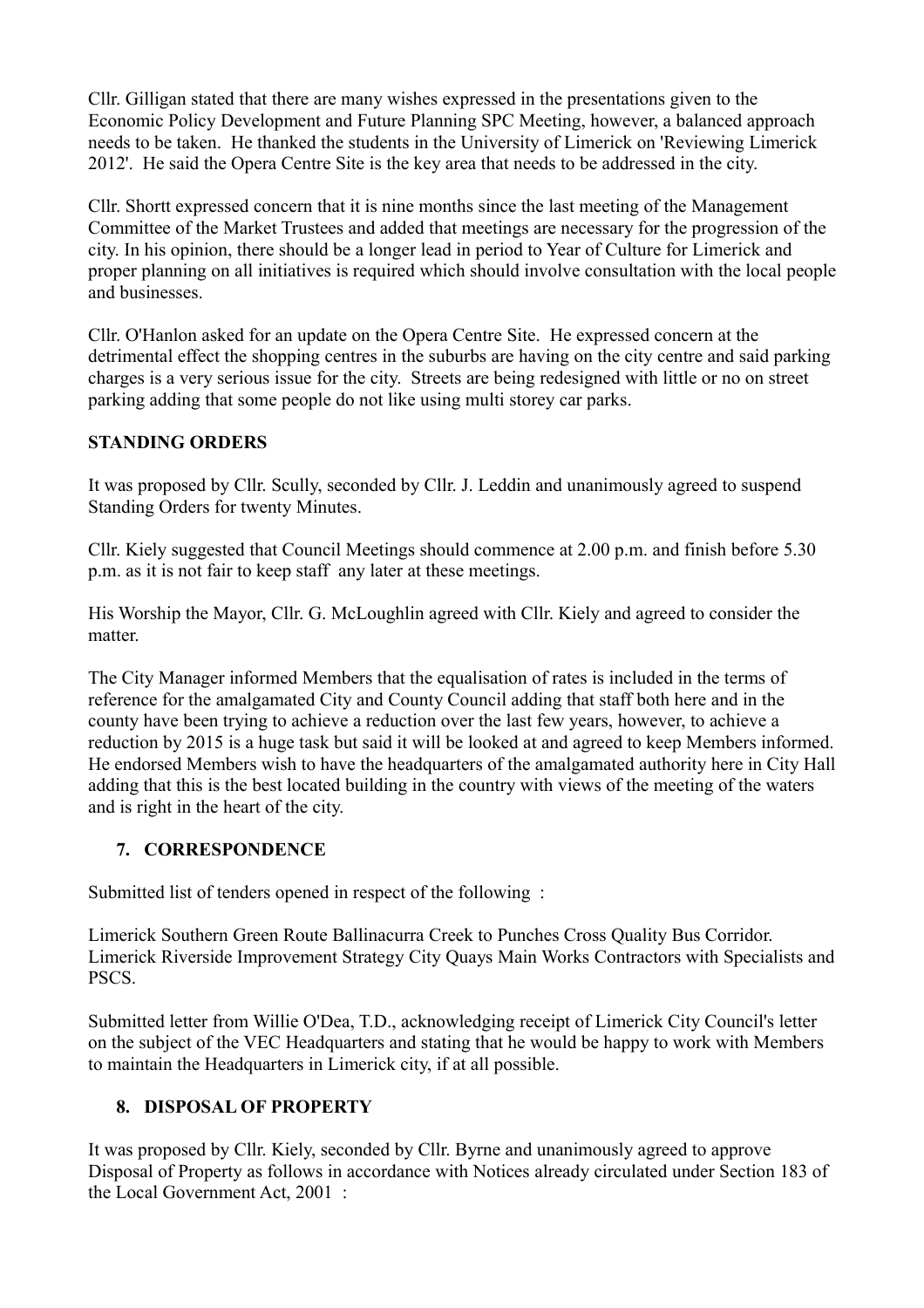(a) Disposal of land consisting of 0.2356 hectares situate at Sarsfield Park in the City of Limerick and outlined in red on Drawing No. AG 3037 to the O.P.W. or their nominees for development/use by An Mhodhscoil, O'Connell Avenue, Limerick.

It was proposed by Cllr. Byrne, seconded by Cllr. J. Leddin and unanimously agreed to approve Disposal of Property as follows in accordance with Notices already circulated under Section 183 of the Local Government Act, 2001 :

(b) Disposal of Freehold (Ground Rent) under Section 26 of the Landlord and Tenant (Ground Rents) (No. 2) Act, 1978 as per attached Section 183 Notice.

## **9. PARTICIPATION BY MEMBERS AT CONFERENCES**

It was proposed by Cllr. Byrne, seconded by Cllr. Fahy and unanimously agreed to approve participation by Members at the following conferences :

Seminar 'Looking Globally, Legislating Locally: The Irish Legal Capacity Bill' Held in The Radisson Blu Royal Hotel, Golden Lane, Dublin 2 3 rd April, 2012 Estimated Travel and Subsistence : €340.54 Conference Fee : Nil

Nuclear Free Local Authorities Ireland Seminar 'Nuclear Developments across the Irish Sea and Sustainable Energy Communities in Ireland' Held in Dundalk Town Hall, Dundalk, Co. Louth  $20<sup>th</sup>$  April,  $2012$ Estimated Travel and Subsistence : €439.78 Conference Fee : Nil

IBIS Evening Lecture 'Should Ambulances stop at the Border? The challenge of co-operation in healthcare provision' Held in The Royal Irish Academy, Dublin  $13<sup>th</sup>$  June,  $2012$ Estimated Travel and Subsistence : €340.54 Conference Fee : Nil

National Tourism Conference 'Pride in our Country – Pride in our Place' Held in The Dolmen Hotel, Kilkenny Road, Carlow  $21^{st}$  -  $23^{rd}$  June,  $2012$ Estimated Travel and Subsistence :  $\epsilon$ 396.37 Conference Fee  $\cdot$   $\epsilon$  140.00

Elected Members Training Seminar organised by Esperanza Enterprises entitled 'Local Authority Housing' Held in The Kingsvalley Hotel, Merlin Park, Dublin Road, Galway  $13^{th}$  -  $14^{th}$  July, 2012 Estimated Travel and Subsistence :  $\epsilon$ 225.95 Conference Fee  $\cdot$   $\epsilon$  150.00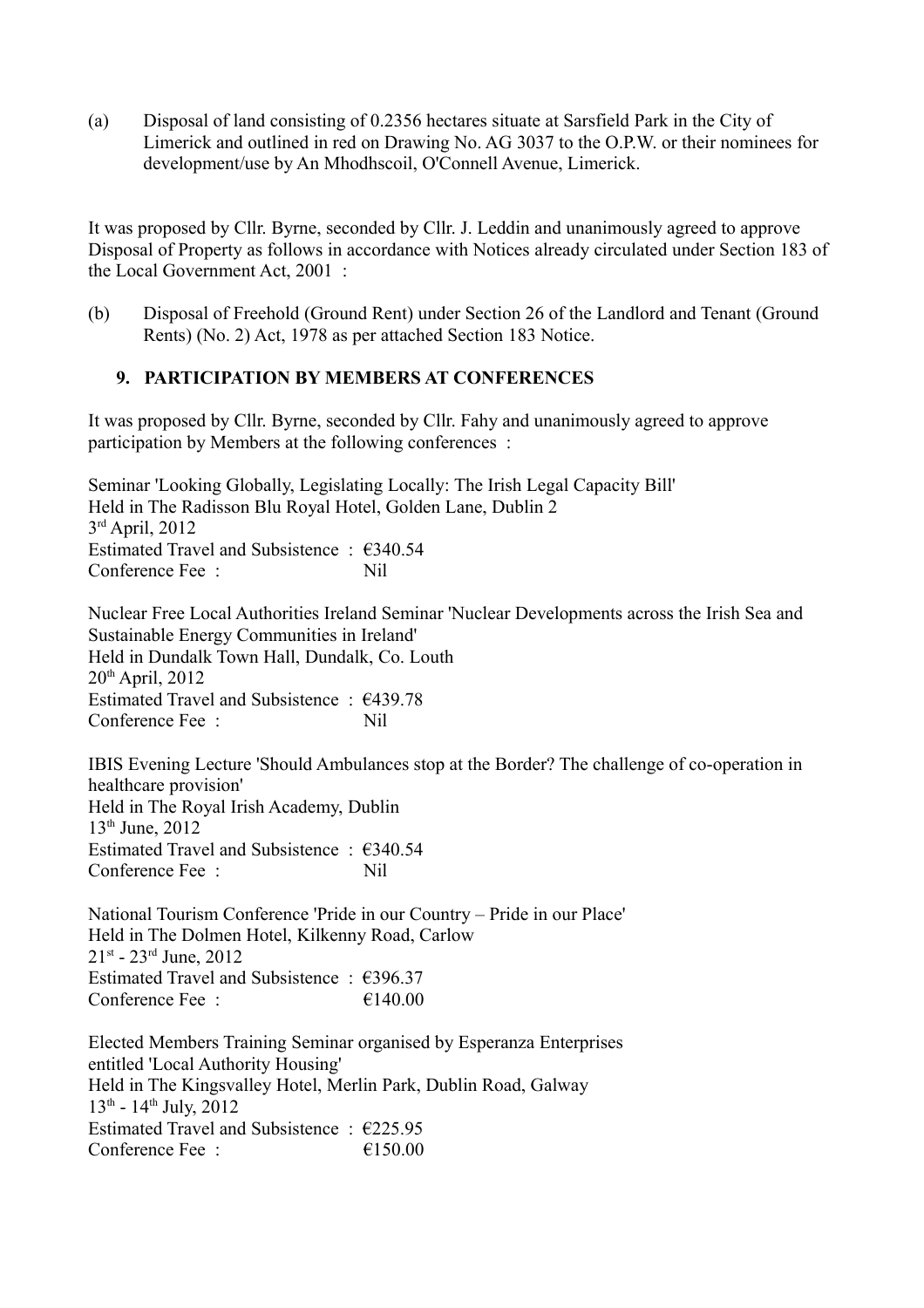Elected Members Training Seminar organised by Esperanza Enterprises entitled 'Bullying and Stress in the Workplace' Held in The Manor West Hotel, Killarney Road, Tralee, Co. Kerry  $20^{th}$  -  $21^{st}$  July,  $2012$ Estimated Travel and Subsistence : €229.49 Conference Fee :  $\epsilon$  =  $\epsilon$  150.00 Conference organised by Celtic Conferences entitled 'Mind Mapping and Efficient Reading Techniques' Held in The Celtic Ross Hotel, Rosscarbery, Co. Cork  $20^{th}$  -  $22^{nd}$  July,  $2012$ Estimated Travel and Subsistence :  $6425.91$ Conference Fee :  $\epsilon$  100.00 32nd Annual MacGill Summer School and Arts Week entitled 'Reforming and Rebuilding Our State' Held in The Glenties, Co. Donegal  $22<sup>nd</sup> - 27<sup>th</sup> July, 2012$ Estimated Travel and Subsistence : €924.18 Conference Fee :  $\epsilon$  = 6150.00 John Hewitt International Summer School entitled 'The State of Hope' Held in The Marketplace Theatre and Arts Centre, Armagh  $23^{rd}$  -  $27^{th}$  July,  $2012$ Estimated Travel and Subsistence : €828.18 Conference Fee :  $\epsilon$  200.00 Elected Members Training Seminar organised by Esperanza Enterprises Entitled 'Improving the Social Housing Stock' Held in The Westport Plaza Hotel, Castlebar Street, Westport, Co. Mayo  $27<sup>th</sup>$  -  $28<sup>th</sup>$  July,  $2012$ Estimated Travel and Subsistence : €318.10 Conference Fee  $\cdot$   $\epsilon$ 150.00 Elected Members Training Seminar organised by Esperanza Enterprises Entitled 'Criminal Law for the Local Representative' Held in The Kingsvalley Hotel, Merlin Park, Dublin Road, Galway  $30^{th}$  - 31st July, 2012 Estimated Travel and Subsistence :  $\epsilon$ 225.95 Conference Fee :  $\epsilon$  = 6150.00 Elected Members Training Seminar organised by Esperanza Enterprises Entitled 'Local Government Auditing' Held in The Kingsvalley Hotel, Merlin Park, Dublin Road, Galway  $3<sup>rd</sup>$  - 4<sup>th</sup> August, 2012 Estimated Travel and Subsistence :  $\epsilon$ 225.95 Conference Fee  $\cdot$   $\epsilon$ 150.00 William Carleton Summer School entitled '60 Miles for 60 Years Completed' Held in The Corick House Hotel, Clogher, Co. Tyrone  $6<sup>th</sup>$  - 9<sup>th</sup> August, 2012 Estimated Travel and Subsistence : €641.22 Conference Fee : TBC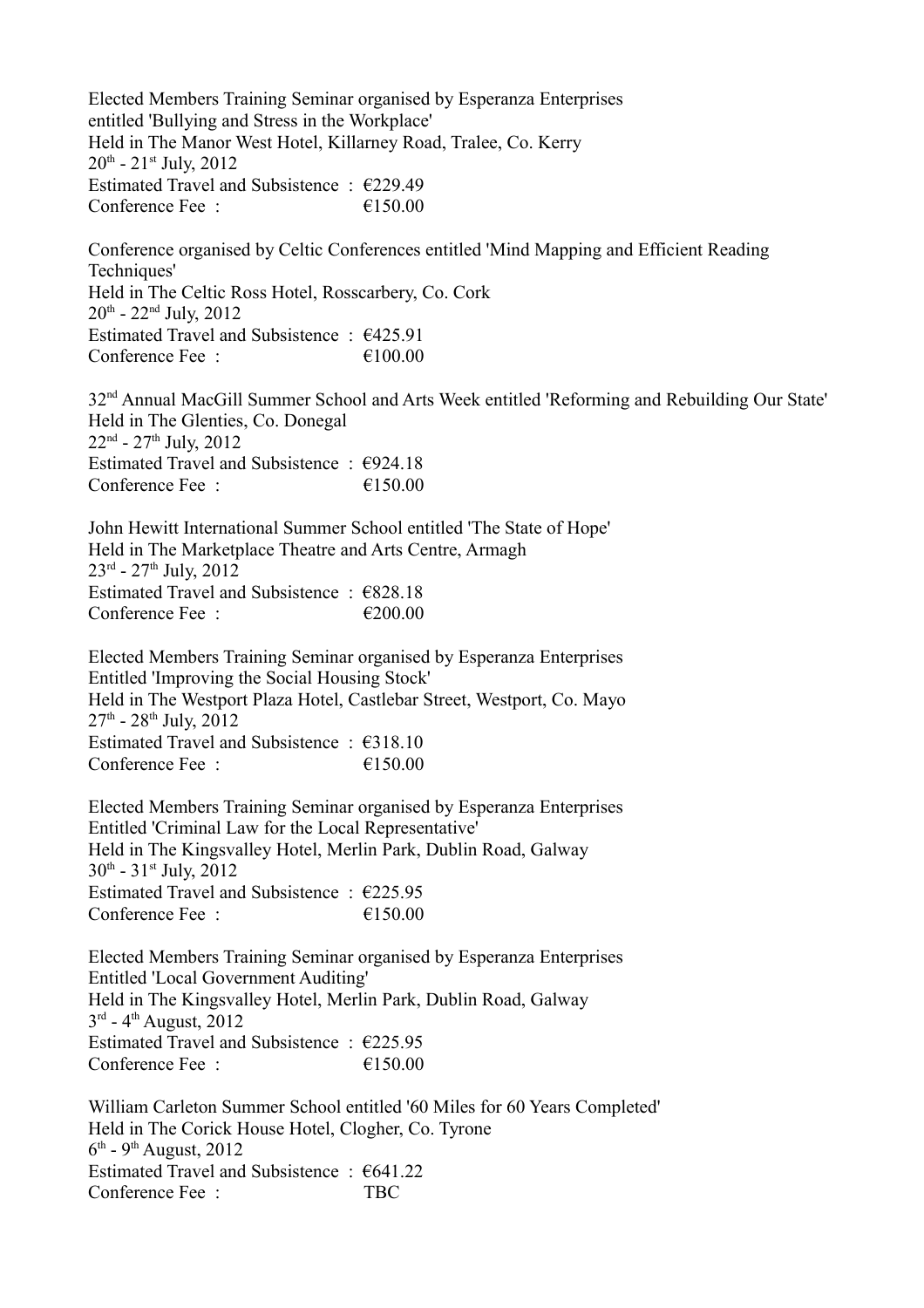Elected Members Training Seminar organised by Esperanza Enterprises entitled 'Personal Insolvency Bill 2012' Held in The Manor West Hotel, Killarney Road, Tralee, Co. Kerry  $10^{th}$  - 11<sup>th</sup> August, 2012 Estimated Travel and Subsistence :  $\epsilon$ 229.49 Conference Fee :  $\epsilon$  =  $\epsilon$  150.00

Conference organised by Celtic Conferences entitled 'Creating Employment Opportunities in Local Food Production' Held in The Celtic Ross Hotel, Rosscarbery, Co. Cork  $10^{th}$  -  $12^{th}$  August, 2012 Estimated Travel and Subsistence :  $6425.91$ Conference Fee :  $\epsilon$  100.00

Parnell Summer School 2012 'Sovereignty and Society' Held in Avondale House, Rathdrum, Co. Wicklow  $12^{th}$  -  $17^{th}$  August, 2012 Estimated Travel and Subsistence : €842.66 Conference Fee :  $\epsilon$  250.00

The Lough Ree Environmental Summer School and Arts Festival 2012 Held in Lanesborough, Co. Longford  $15^{th}$  -  $19^{th}$  August,  $2012$ Estimated Travel and Subsistence :  $\epsilon$ 626.17 Conference Fee :  $\epsilon$  50.00

Elected Members Training Seminar organised by Esperanza Enterprises entitled 'Freedom of Information' Held in The Kingsvalley Hotel, Merlin Park, Dublin Road, Galway  $17^{\text{th}}$  -  $18^{\text{th}}$  August, 2012 Estimated Travel and Subsistence :  $\epsilon$ 225.95 Conference Fee :  $\epsilon$  =  $\epsilon$  150.00

Elected Members Training Seminar organised by Esperanza Enterprises entitled 'Education (Amendment) (Protection of Schools) Bill 2012' Held in The Westport Plaza Hotel, Castlebar Street, Westport, Co. Mayo  $24^{\text{th}}$  -  $25^{\text{th}}$  August, 2012 Estimated Travel and Subsistence : €318.10 Conference Fee :  $\epsilon$  = 6150.00

Elected Members Training Seminar organised by Esperanza Enterprises entitled 'Development Initiatives for your Community' Held in The Westport Plaza Hotel, Castlebar Street, Westport, Co. Mayo 7 th - 8th September, 2012 Estimated Travel and Subsistence : €318.10 Conference Fee  $\cdot$   $\epsilon$  150.00

Benedict Kiely Literary Weekend Held in Strule Arts Centre, Townhall Square, Omagh, Co. Tyrone 7 th - 9th September, 2012 Estimated Travel and Subsistence :  $\epsilon$ 573.58 Conference Fee : St£85.00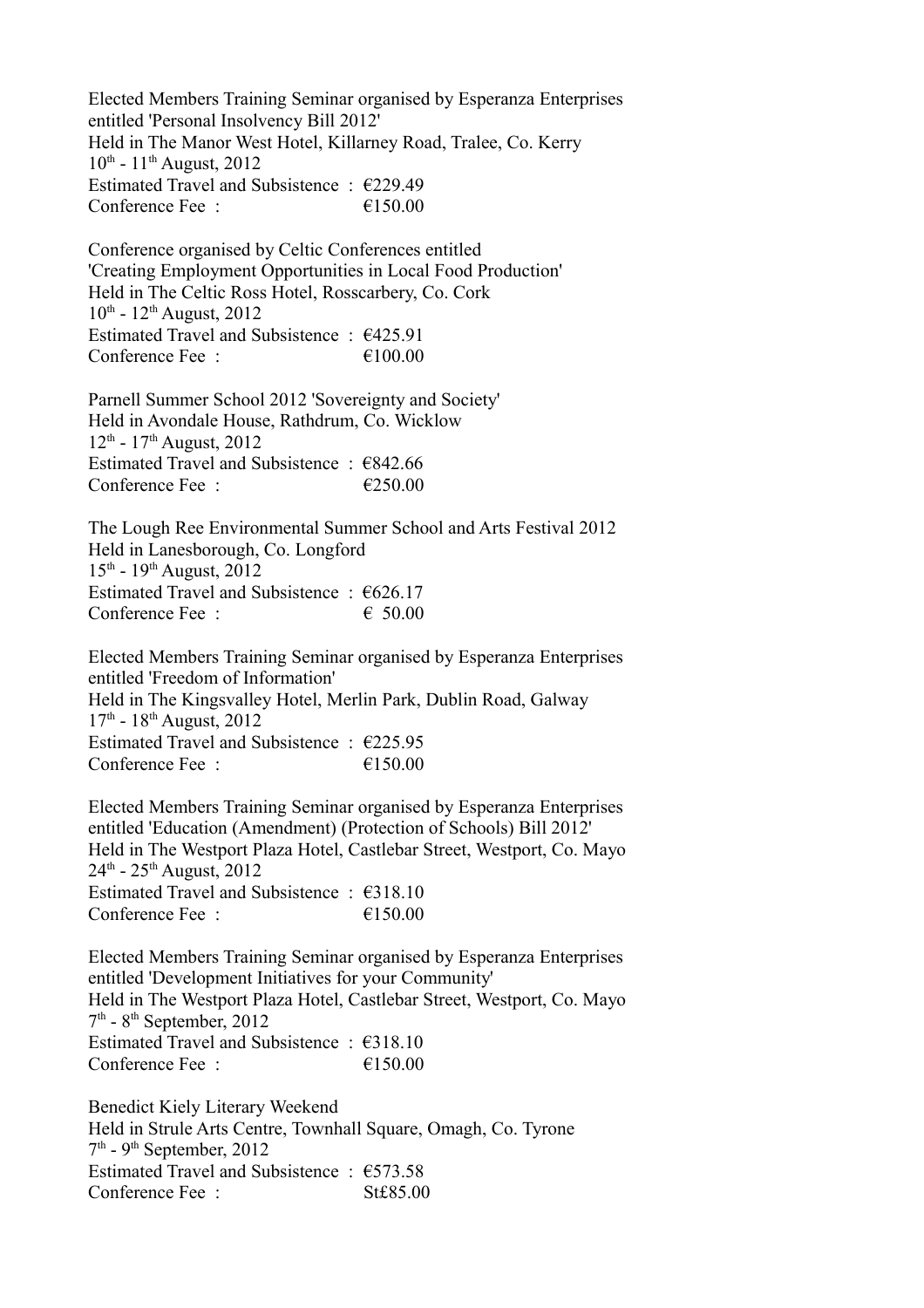AMAI Centenary Annual Conference Held in The Shearwater Hotel, Ballinasloe, Co. Galway  $13<sup>th</sup>$  -  $15<sup>th</sup>$  September, 2012 Estimated Travel and Subsistence : €368.02 Conference Fee :  $\epsilon$  =  $\epsilon$  175.00

2012 La Touche Legacy Seminar entitled 'Local Democracy – Myth or Reality' Held in The Charlesland Golf and Country Club Hotel, Greystones, Co. Wicklow  $28<sup>th</sup>$  - 30<sup>th</sup> September, 2012 Estimated Travel and Subsistence :  $\epsilon$ 482.61 Conference Fee :  $\epsilon$  150.00

### **10. FINANCIAL STATEMENT**

Submitted Financial Statement for the month of May, 2012, which was adopted unanimously on the proposition of Cllr. Byrne, seconded by Cllr. Fahy.

### **11. APPROVE INITIATION OF THE PROCEDURE FOR A PROPOSED VARIATION OF THE LIMERICK CITY DEVELOPMENT PLAN 2010 – 2016 PROPOSED REZONING FOR LANDS AT SOUTHILL**

 It was proposed by Cllr. Byrne, seconded by Cllr. Fahy and unanimously agreed to approve the initiation of the procedure for a Proposed Variation of the Limerick City Development Plan 2010 – 2016 Proposed Rezoning for lands at Southill.

Cllr. Quinlivan asked that a meeting be organised with the relevant stakeholders in relation to this matter.

### **12. MID WEST AREA STRATEGIC PLAN (MWASP) – A TWENTY YEAR PLANNING, LANDUSE AND TRANSPORTATION STRATEGY FOR THE MID WEST REGION**

It was proposed by Cllr. Kiely, seconded by Cllr. J. Leddin and unanimously agreed to adopt the Mid West Area Strategic Plan (MWASP) – A twenty year planning, land use and transportation strategy for the Mid West Region.

#### **14. PLANNING PROPOSALS AND DECISIONS**

The Meeting noted the list of Planning Proposals under consideration at 15<sup>th</sup> June, 2012 and Decisions taken from  $21^{st}$  May, 2012 to  $15^{th}$  June, 2012.

Cllr. Hourigan asked that a meeting be organised with the Councillors from the northside in relation to planning application Ref. No. 12/88 – Permission to hold concerts in accordance with the requirement of Condition No. 5 of the permission granted to Limerick Gaelic Grounds Development Committee under permission P08/358 at Pairc nGael, Ennis Road, Limerick. He pointed out that there is a lot of concern among residents in relation to this planning application and said this should be examined in conjunction with all interested parties.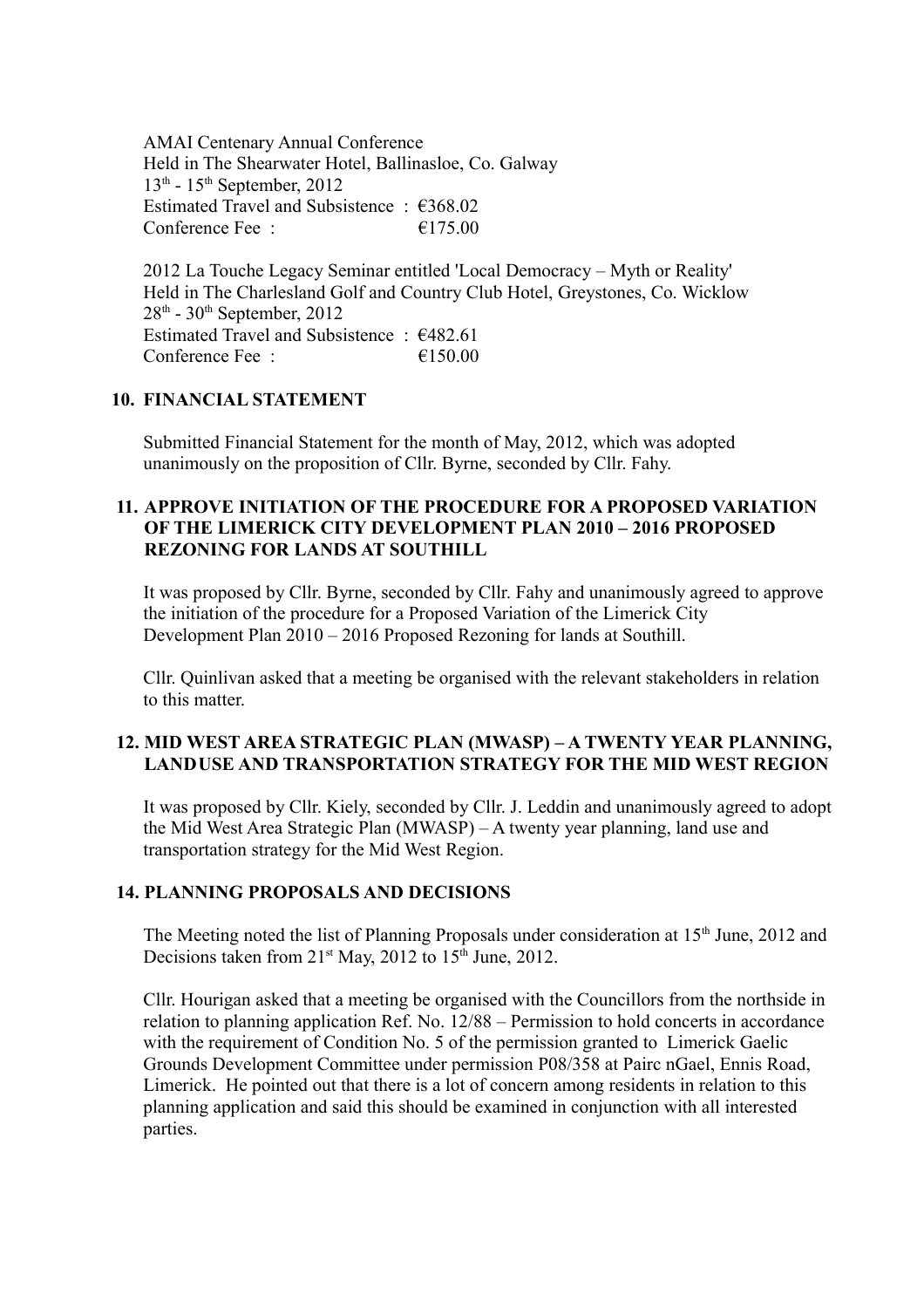### **15. CONSIDER DIRECTOR OF SERVICES REPORT DATED 29TH MAY, 2012**

It was proposed by Cllr. Quinlivan, seconded by Cllr. Scully and unanimously agreed to approve Director of Services Report dated 29<sup>th</sup> May, 2012 and that the word 'temporary' be included as follows :

'Change of use from banking premises to temporary City Museum and Archives with offices and ancillary works at Nos. 7 and 8, Patrick Street, Limerick'. (C12/2)

#### **16. NOTICE OF MOTION**

Submitted the following Notice of Motion, due notice of which was given, which was referred to the Cultural and Sporting Strategic Policy Committee :

"That Limerick City Council, in partnership with Limerick Regeneration, Weston Villas and Prospect FC, redevelop and upgrade Caledonian Park on a similar design and model used for Shelbourne Park, to include soccer pitches, perimeter running track and associated facilities". Signed : Cllr. Joe Leddin

#### **17. ANY OTHER BUSINESS**

Cllr. O'Hanlon paid tribute to the staff of the Environment Department for the major clean up carried out recently in Rhebogue.

Cllr. O. McLoughlin proposed that, from heretofore, tea / coffee be provided for future Council meetings.

This was seconded by Cllr. J. Leddin and unanimously agreed.

It was proposed by Cllr. Byrne, seconded by Cllr. Scully and unanimously agreed to approve Section 85 Agreement with Clare County Council in relation to the Real Time Passenger Information Scheme.

It was proposed by Cllr. Shortt, seconded by Cllr. O. McLoughlin and unanimously agreed to appoint Cllr. Joe Leddin to the membership of the Regional Health Forum West instead of Cllr. G. McLoughlin who was stepping down.

Cllr. Kiely asked that, as he is not connected to any political party, that he be invited to Party Leaders Meetings in the future.

#### **THE MEETING THEN CONCLUDED**

#### **A TRUE RECORD**

**K. LEHANE CITY MANAGER**